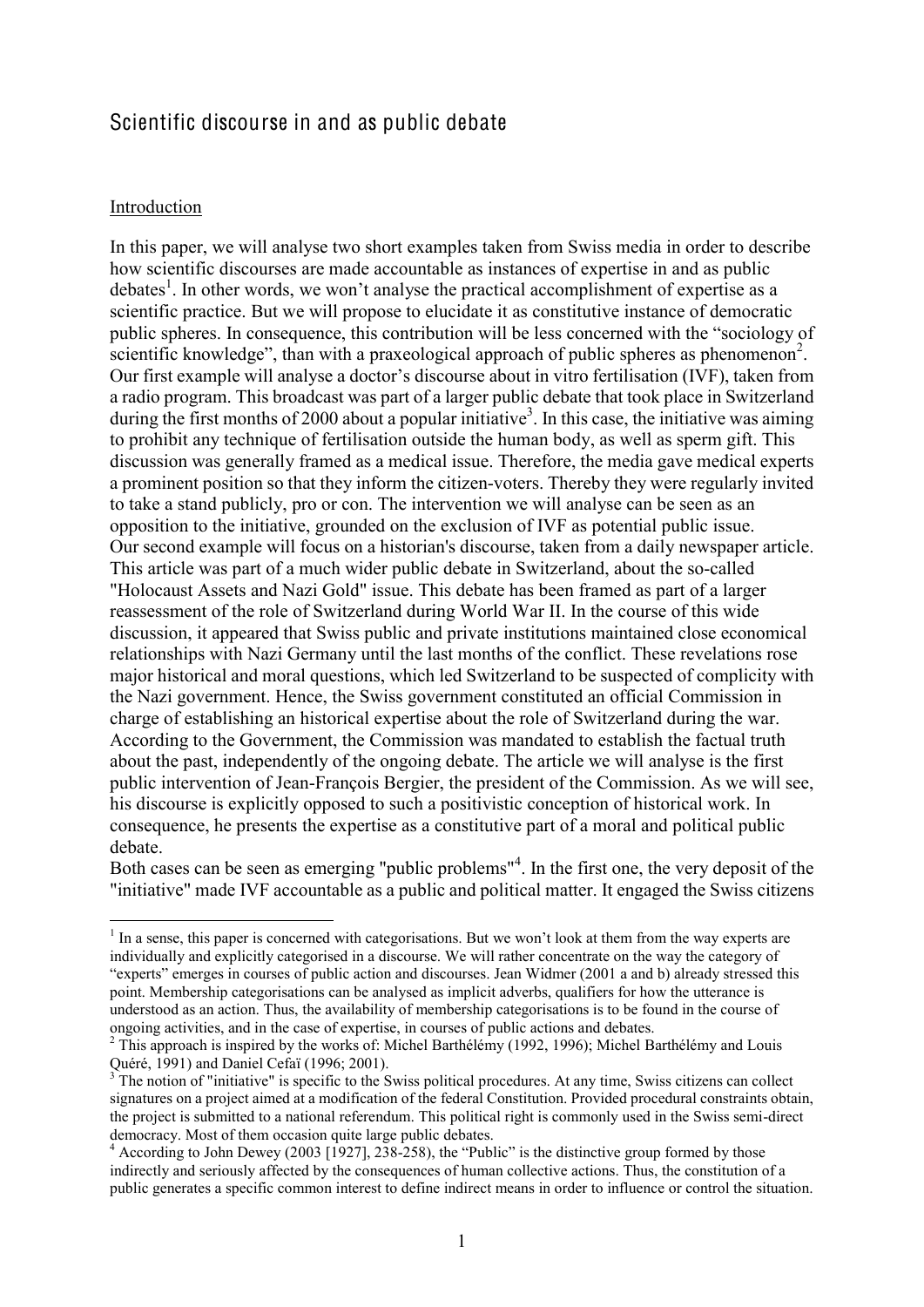to actively question these medical practices, to make their own opinion, in order to vote. In the second one, a public debate put the past of Switzerland in question. It made it relevant as a problem to be dealt with, and concerning the whole political community. In other words, the emergence of both questions as "public problems" engaged processes of public "enquiry" (Dewey, 1993 [1938]). Our core argument will be to show that expertise is, in both cases, experienced and publicly presented as one sequence of these courses of public action. Of course, these expertise might be respecified in a classical ethnomethodological way. We could thus describe them as an usual scientific practice (i.e. as local step by step practical accomplishments). But we will argue that such an analysis might miss the specific practical problems implied by the conduct of an expertise about public problems. On the first hand, in order to make his work accountable, the expert must make clear that he is not dealing on his own with a scientific question. In other words he must present his results as publicly (and not only scientifically) relevant. On the other hand, his work is accountable as an expertise when it appears as articulated to (and not completely isolated from) a larger public enquiry. In technical terms, it might be analysed as a sequence reflexively tied to (i.e. constitutive of and constituted by) a larger course of action.

This contribution will show that both these aspects of the accountability of expertise are not stipulated, but empirically observable in the data. Expertise can indeed be said to acquire public and consequential dimensions in and through its inscription in larger courses of action, reflexively tied to a particular topic. In this sense, the "experts" and their "public" could be analysed as "topical bound categories"<sup>5</sup>. In both cases, the development of courses of public action (a voting process about IVF and a debate about Switzerland's past) constitutes the public relevance of all categories involved. Whatever an expert could say about these topics is thus recognisable as part of their temporal developments. But, as we will see, this publicity of expertise can be accomplished in quite different ways. In the IVF debate, the expert publicly contests the publicity (in this case, the political dimension) of a medical treatment. In the historical debate, the expert calls for publicity, relying on the mandate delivered by the government and on the general availability of the results of his researches.

### 1. A doctor's discourse about IVF

### **Excerpt 1**<sup>6</sup>

- journ1 so let's briefly sum up . our own child/ in vitro fertilisation is a crutch/ h sterility is a disease <we are no laboratory rats/ ((slowly))> so precisely rene lizek behind the the black curtain of your laboratory/ h you select . yourself/ in certain cases the the spermatozoid which will meet the the ovule/ and which therefore might give life/ yet you grant yourself a <huge power ((low))> don't you
- lizek it's a power that Patients/ couples/ ask us to take we don't grant it: from nowhere/ couples come to see us in order to find an answer to their questions . so I think one thing has to be demythified . in vitro fertilisation/ is taking one spermatozoid . one ovule and setting them together

<sup>&</sup>lt;sup>5</sup> The refleive links tying the development of a topic and the institution of relevant categories is analysed by Peter Eglin and Stephen Hester (e.g. 1999).

 $6$  The original French transcription is presented as appendix 1.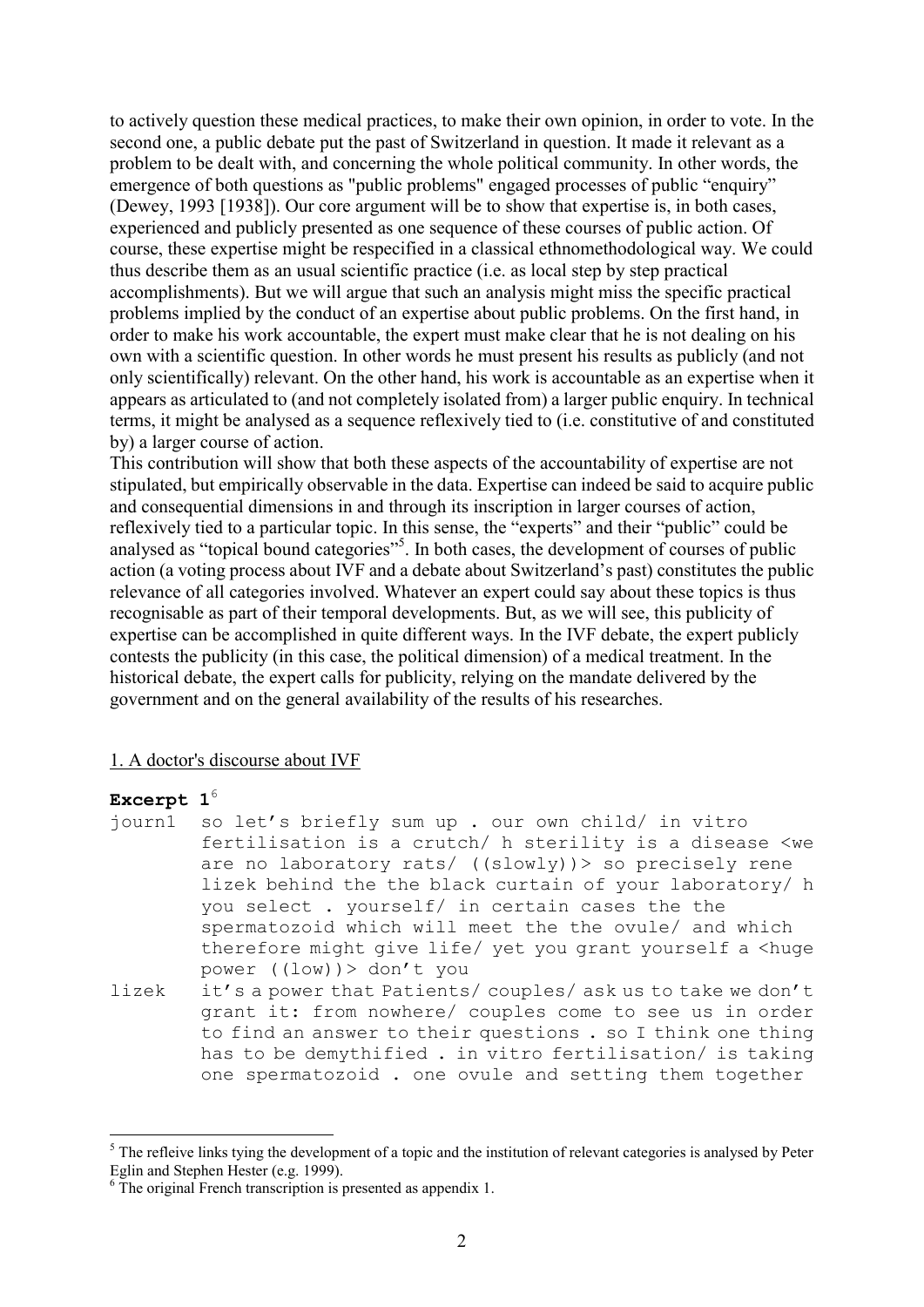- journ2 but sometimes you CHOOSE the spermatozoid which will be the most lively the the strongest isn't there a responsibility here yet
- lizek well among the techniques which could be banned by this referendum there's only one in which we make a choice/ in sperm gift the ovule is bathed in a . sperm bath so . nature decides/ in in vitro fertilisation it is also the case/ and it's only in the technique which is called icsi that is in the case where the sterility of male origin where one will indeed take ONE spermatozoid and introduce it into the ovule\ then one does a first washing so one will keep the ovules- spermatozoids which are the mightiest/ and then indeed at a certain time there's a choice\<sup>7</sup>

This excerpt is taken from a radio debate, which took place two weeks before the vote. Saying so, we mean that the few turns we selected for the purposes of our analysis are constitutively tied to the whole broadcast. In turn, the relevance of the latter appeared on the background of the voting process. This indication is analytically consequential. As such, the excerpt itself could be analysed as dealing with (quite a typical) ethical issue about IVF. As part of the broadcast, it acquires a specific meaning. If we turn to the introduction of the debate, it is clear that the IVF issue is not treated as the usual medical one, but as publicly relevant:

### **Excerpt 2**

journ1 good evening did/ you know it\ since that day of 1978 when louise brown\ the first IVF baby was born six hundred thousands of children are born through in vitro fertilisation on the planet\ . and small switzerland is not outdone/ with two/ babies who are born each day through medically assisted procreation the famous PMA . a well-tried technique/ that remains to be seen\ since on next march the twelfth/ you will be required to give a decision on a popular initiative\ it is aimed at forbidding/ any artificial conception/ effected outside the woman's body

From the beginning of the broadcast (excerpt 2), the addressee of the debate is explicitly categorised as the citizen-voters. Given the temporal and political frame established in the introduction, the ethical question addressed in the first excerpt is given a public relevance. Thus, the key issue of excerpt 1 is to establish if the ethics of IVF can be treated as a public matter. The interviewee, R. Lizek, is a doctor who performs IVF. We will try to show that, as an expert, he proposes to distinguish clearly the public problem of human reproduction from its technical accomplishment as a medical treatment. This distinction is crucial to the legitimisation of the autonomy of both the medical corporation and the courses of action it conducts. In the perspective of the vote, this argument can be seen as a practical opposition to the initiative. Lizek accomplishes this stand-taking in and through two descriptions of IVF. In the first moment of excerpt 1, he describes IVF as an ordinary medical treatment. In the second

<sup>&</sup>lt;sup>7</sup> In the next turn, the journalist selects another speaker about another topic. He thus can be said to close Lizek's sequence about the selection process.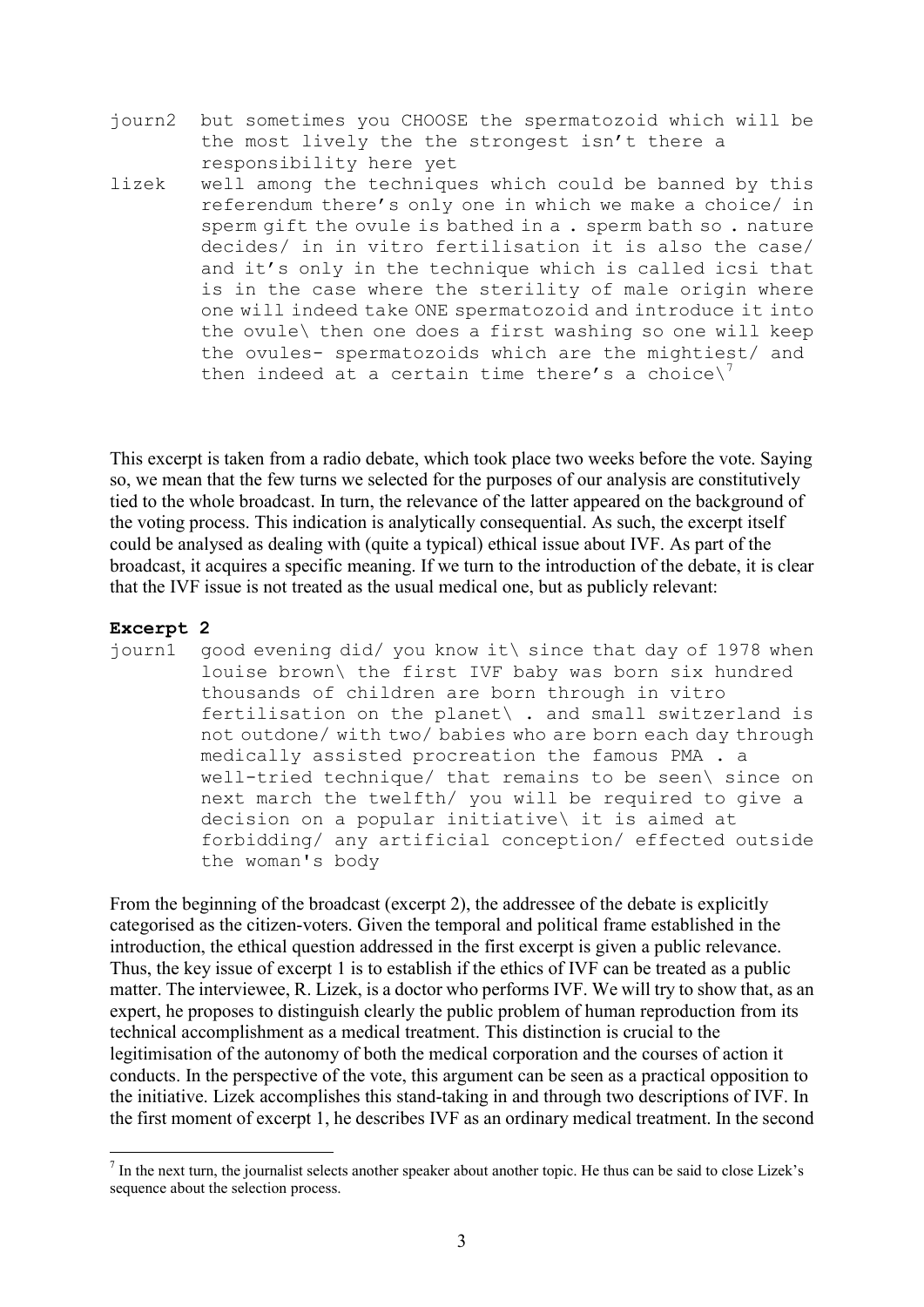moment, he emphasises its plain technicality. As we will see, both these rhetorical moves contest the ascription of intentionality implied by the journalist's question. In so doing, the expert circumscribes his responsibility within the scope of his technical expertise, which is extracted from the public debate.

## IVF as an ordinary medical treatment

We will now concentrate on excerpt 1. In the first turn, the journalist lists a few utterances that appeared in the adjacent testimony of parents who turned to IVF. The last one (we are no laboratory rats) is used to initiate a question explicitly addressed to Lizek. The premise of the question (behind the the black curtain of your laboratory/ h you select . yourself/ in certain cases the the spermatozoid wich will meet the the ovule/ and which therefore might give life/) exploits the metaphor of the laboratory rats. It gives a description of IVF as a laboratory practice. As such it can be characterized as 1) a secret and solitary practice (behind the the black curtain of your laboratory/ h you select . yourself/), and 2) as a process through which the doctor practically intervenes in the production of life (and which therefore might give life/). The stress on the activity of selection constructs an intentional actor at the heart of the practical process. That makes relevant a public moral questioning about the relation between a source of power and the practical intervention it allows (yet you grant yourself a  $\langle$ huge power ((low))  $>$  don't you). In particular, it clearly treats its potential description as a self-sufficient relation (you select . yourself/) as a moral problem. In other words, the question formulates the necessity to distinguish the medical course of action that produces human life and the external legitimisation/motivation of it.

The first part of the answer (it's a power that Patients/ couples/ ask us to take we don't grant it: from nowhere/ couples come to see us in order to find an answer to their questions) practically exploits that distinction by locating the patient couples in the motivation position. In so doing, the practical agent is morally neutralised. A parallel can be traced here with Greimas' narrative analysis. According to Greimas (1976), a narrative can be analysed as a structure of opposition between actantial positions. Two important positions are found in any narrative: the manipulator and the operator. The former ascribes to the latter a program of action. The manipulator will eventually evaluate the performance accomplished by the operator. We can see in the first question of the excerpt that both actants are occupied by the same figure, which is the doctor. The answer replaces the situation in the categorisation device of medicine, in which patients ask a doctor to do something. This recategorisation clearly distinguishes both greimasian actants. It constitutes an alternative IVF narrative that starts with the request of "patients-couples", and ends up with a successful medical answer.

This actantial distinction can be seen as a key to the whole question. What is at stake is the autonomy of the medical corporation. The question raises a political and moral issue: it describes the medical corporation as owning both the motivational and practical aspects of human reproduction. The answer relativises the autonomy of the medical corporation. It emphasises the role of "patients-couples" request in the process. As we will see the answer to that request is a practical course of action, which needs to be demythified, in the perspective of the vote.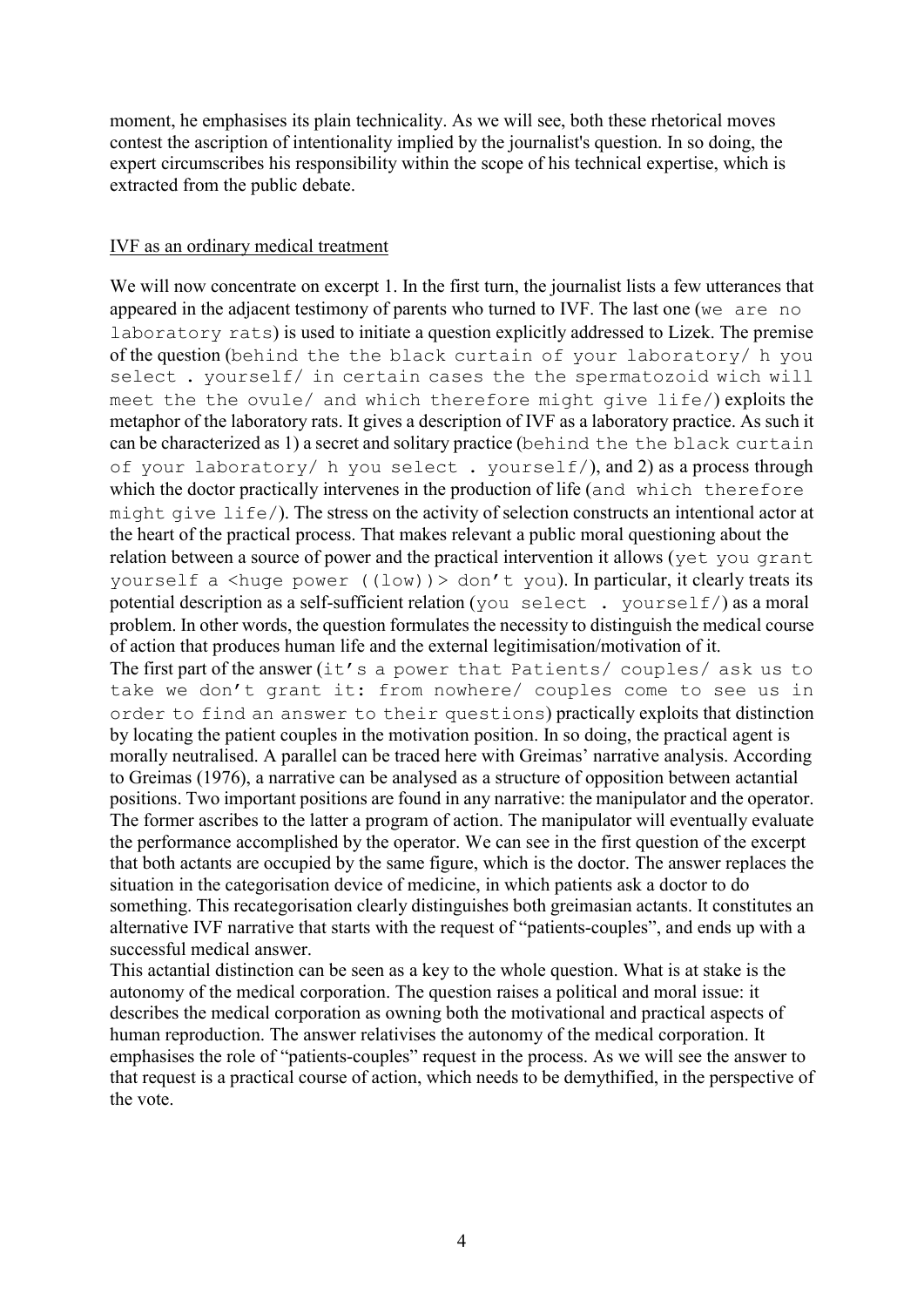## IVF treatment as a plain technical process

In the second part of the turn, Lizek reformulates the process from the position of the practical agent. It is asserted as the truth of the matter, opposed to myths. This proposition to see IVF as a plain technical process (so I think one thing has to be demythified. in vitro fertilisation/ is taking one spermatozoid . one ovule and setting them together) can be heard as an answer to the intentionality ascribed by the question (you select . yourself/). The triviality of this alternative description constitutes IVF as a moral-free course of action.

The third turn (self-initiated by another journalist) retrospectively treats the first answer as unsatisfying (but sometimes you CHOOSE the spermatozoid which will be the most lively the the strongest isn't there a responsibility here yet). It gives an alternative formulation of the course of action, which stresses again an intentional and responsible actor. This allows another similar moral questioning in terms of the responsibility induced by the selection of gametes.

The answer relocates the question in the political course of action, through the announcement of a list of the techniques that would be banned, in case the initiative was accepted (well among the techniques which could be banned by this referendum). On the one hand it exploits the previous medical framing of IVF to indicate the possible forbidding of therapeutic techniques. In other words, it morally qualifies the initiative as obstructing the medical answer to legitimated parents' requests. On the other hand, the listing reduces the importance of the case the question treated. It is just one item in a list (there's only one in which we make a choice/).

Lizek then engages in an overview of the list. Once again, he stresses the lack of agency, apart from strictly technical operations. The problematic case is finally treated. It is identified as a very specific case. That rare case is then detailed in a list of activities. The answer exploits a kind of double zoom technique, designed to demonstrate the isolation of an intentional micro-action among a flow of technical and trivial events. Only this micro-action can be seen as an intervention in an otherwise completely natural process<sup>8</sup> (in sperm gift the ovule is bathed in a . sperm bath so . nature decides/ in in vitro fertilisation it is also the case/).

Let's sum up. On the one hand, the expert intervenes to describe IVF as an answer to "patients-couples"' request. That answer is presented as a common, and thus self-regulated, medical intervention. The only relevant categorisation device is the pair patients/doctor. Therefore, any public regulation is excluded. In particular, the type of political regulation proposed by the referendum appears as illegitimate. On the other hand, the categorisation of IVF as a therapeutic tool allows a reframing of the political course of action in an alternative narrative plot. In particular, a moral claim can be made about a potential forbidding of efficient medical techniques.

In so doing, Lizek paradoxically acknowledges and rejects the public dimension of the issue. On the one hand, he assumes that the Swiss citizens will decide on the fate of IVF. He intervenes in the perspective of the vote. On the other hand, his intervention simultaneously denies the legitimacy of a public action about an ordinary medical technique. In other words, the point is not that Lizek rejects the public dimension of IVF. His line rather consists in locating a public dimension of it, but clearly outside of IVF itself, which is construed as an autonomous device, a kind of "black box" (Latour, 1989). Lizek reverses the moral issue. He wonders on what grounds could anyone refuse to the "patients-couples" the access to an

<sup>&</sup>lt;sup>8</sup> A similar argument is used about "ICSI". Even if Lizek acknowledges a choice, he relativises it. His decision is submitted to a kind of "natural" pre-selection of the "mightiest spermatozoids".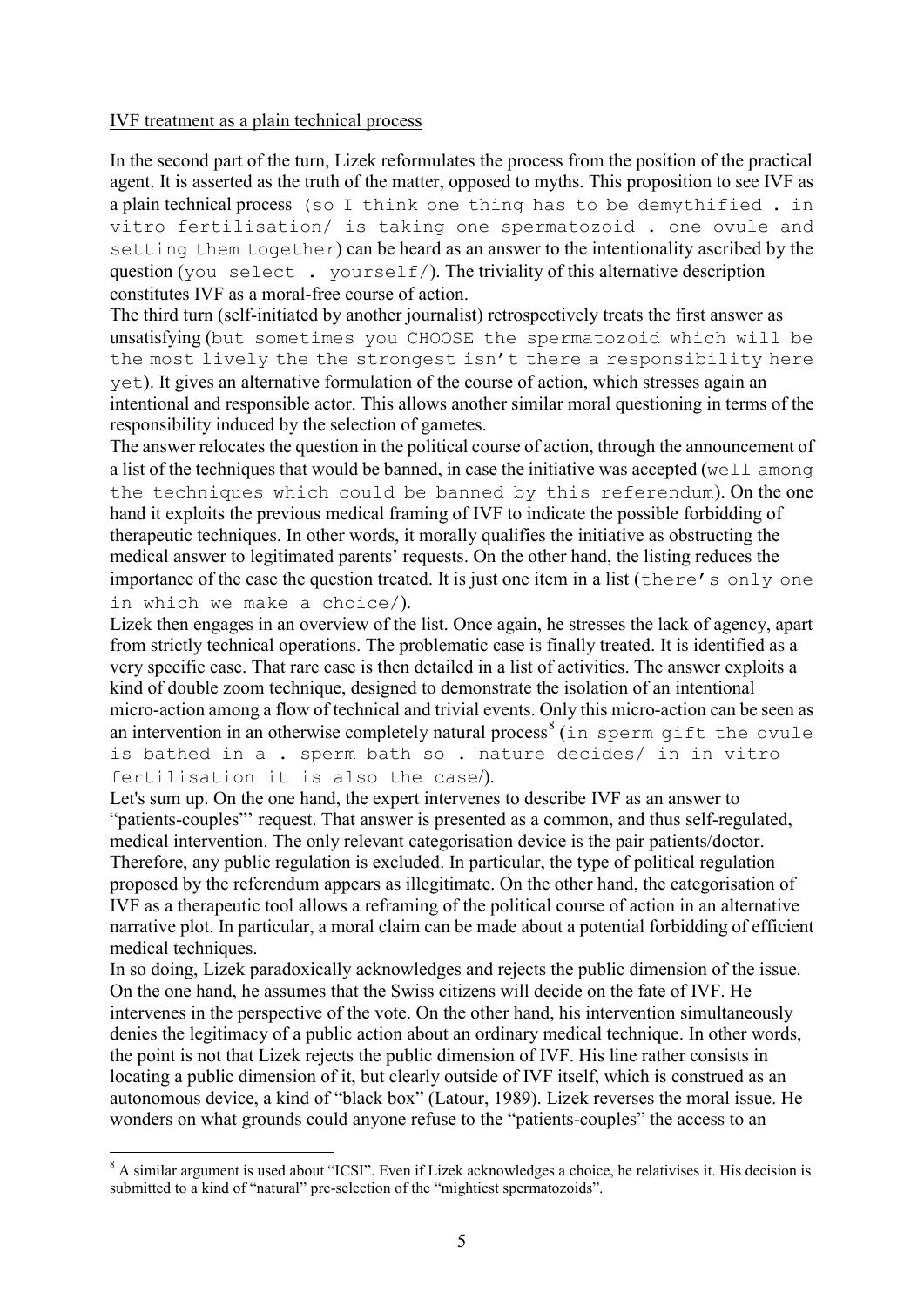efficient-and-morally-neutral-ordinary-medical-technique. In the perspective of the vote, the practical answer to that question is the rejection of the initiative.

This analysis leads to four theoretical and methodological points. First, a public debate can be analysed as involving a narrative component. Yet, greimasian narrative actants should be seen as logical resources in a political argument. The example shows that they emerge from a sequence of arguments in which the participants diverge on alternative narratives and treat the occupation of their actantial positions as politically consequential. Second, Gusfield (1981, 1-23) correctly pointed that the ascription of responsibilities is constitutive of public problems. But this phenomenon is not to be stipulated. It can be empirically observed, described and analysed as a practical accomplishment. In the excerpt, responsibility appears in and through the unfolding of a narrative. It is sequentially ascribed and reflexively tied to the establishment of the medical categorisation device. The development of the interview, as sequences of question and answers, progressively institutes "doctor", "patients-couples" and "nature" as relevant categories. Third, the narrative and sequential ascription of responsibility is discussed in and through controversial descriptions. IVF appears as quite a different political issue under both descriptions proposed in the excerpt. When the journalists question Lizek, they endorse the perspective of the initiative, describing IVF as an intentional process (i.e. performed through the intervention of an actor who can be said to make a choice, for instance). On the contrary, Lizek answers describing IVF as a natural process ("nature decides") made possible by a technique. This redescription can hardly be said to imply a political responsibility, except through an anthropomorphisation of nature and techniques as intentional actors<sup>9</sup>. Fourth, these three points (the narrative, the responsibility and the controversial descriptions of IVF) are practical resources used by the members to take and recognise accountable sides in a specific political debate. In other words, expertise is reflexively tied to a debate, and its practical accomplishment (implying a narrative, the ascription of responsibilities, and a description) makes it accountable as a stand taking in and through this debate.

### 2. An historian's discourse about "Dormant accounts"

- Title: The Bergier plan: clarity first
- Sub-title: The president of the commission of experts delivers his credo: researching, but not judging…
- Last paragraph: "[...] The commission is an agency of historical research, not a court of Justice, emphasises its president. It will devote itself to researching clarity. As an historian, he doesn't like much the word "truth". Formally, the commission cannot issue recommendations. It must present an interim report every six months. At the end of its work, a generally understandable synthesis should be presented."<sup>10</sup>

This excerpt presents the title, the subtitle and the conclusion of a daily newspaper article. It was published about one month after the Swiss government constituted an Independent Commission of Experts (ICE). The article reports the considerations of its president, Jean-François Bergier, about the planning of its work. As we will see, in this article,

<sup>&</sup>lt;sup>9</sup> The distinction between the descriptions of natural causality and of intentional actions is developed by Vincent Descombes (1996).

 $10$  A copy of the original article is presented as appendix 2.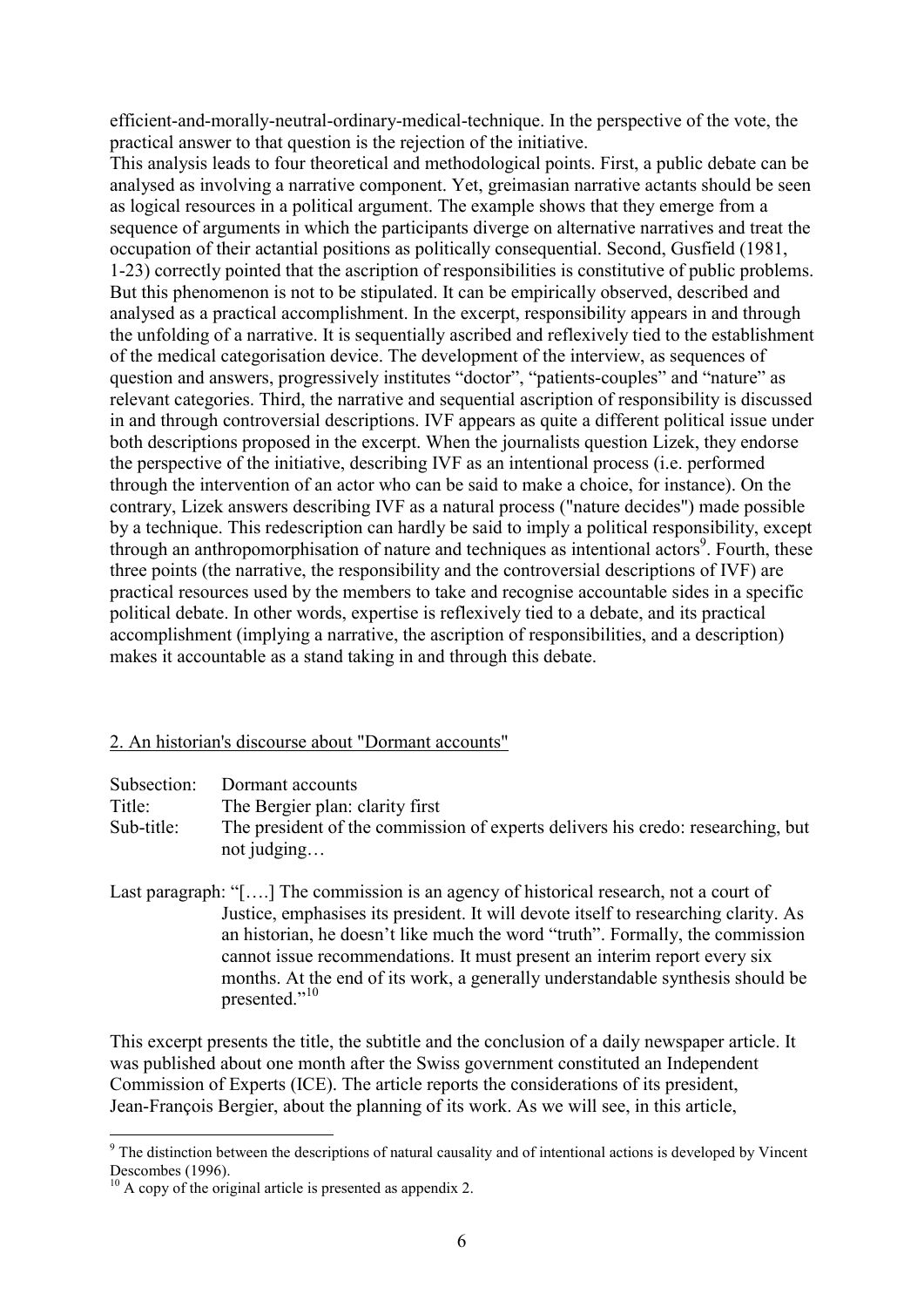Jean-François Bergier accomplishes a conception of expertise as part of a larger public inquiry. We will specify in which way this perspective differs from the one performed in the radio debate about IVF.

The title graphically emphasises "clarity", presenting it as a "reading instruction" for the whole text. As we will see, this instruction accomplishes a specific definition of historical expertise in a democratic public sphere. First, Bergier presents the research of clarity by historians as an appropriate contribution with a view to solve the public problem of "dormant" accounts". Thus, it defines the issue as an historical matter. Second, clarity is not given, but has to be conquered through a process of research. Expertise appears as a future-oriented activity. Third, this process won't close the discussion by formulating the truth of the matter. On the contrary, it leads to a clarification of the issue at hand, in order to stimulate a scientific, political and public debate $11$ .

## "Dormant accounts" as a historical matter

Let's analyse first the page setting. It relates a rubric ("Dormant accounts"), a title ("The Bergier plan: clarity first"), and a sub-title ("The president of the commission of experts delivers his credo: researching, but not judging…"). This presentation can be analysed as a progressive specification of an undetermined situation identified under the category "dormant accounts". The title says it can be seen as requiring a plan. It institutes the issue as a "problem", which has to be questioned, analysed and solved (Schutz, 1970, 116-117). In other words, the relation established between the rubric and the title supposes that something must be done about the dormant accounts. What has to be done (i.e. the "plan") is specified in the sub-title. It is an activity of research, explicitly distinguished from another one: "judging". More precisely, this activity and its definition are ascribed to Bergier, as "president of the Commission of experts".

At this point, the article could be described as setting a narrative. It constitutes the dormant accounts as the starting point from which stories about the Commission of experts researching clarity can be developed. In greimasian terms, Bergier appears as manipulator. His discourse defines the appropriate way to specify what the "dormant accounts" situation is about. First, it is presented as something that needs to be clarified. Second, a Commission of experts is competent for accomplishing this clarification process. Third, this process will consist in "researching, but not judging". The development of the article establishes these three dimensions as historical matters. It is as an "agency of historical research" that the Commission is a competent operator for researching clarity. As such, it will have to perform an historical research. And it is explicitly "as an historian" that its president plans the supervision of its work. To sum up, this article specifies the "dormant accounts" as an unclear historical matter, to be dealt with by an historical commission, leading a process of historical research, under the supervision of an historian.

According to a structuralist analysis, expertise appears as a performance that defines both a problematic situation and the actants competent to conduct its resolution. In the IVF case, a medical expert identifies the desire of baby as a patient request, and thus a medical treatment as an appropriate answer. In the second case, an historical expert identifies an unclear situation as

<sup>&</sup>lt;sup>11</sup> In the language of John Dewey (1993, [1938], 170-179), Jean-François Bergier articulates a scientific (in this case a historical) enquiry with a public one. Both processes share the same schema. They ground and are grounded on: (a) the identification of an undetermined situation (in this case, the role of Switzerland during the Second World War); (b) the institution of a problem (how can the contemporary Swiss community deal with this past); (c) the determination of a solution to the problem (which is still to be found); (d) and an open process of reasoning.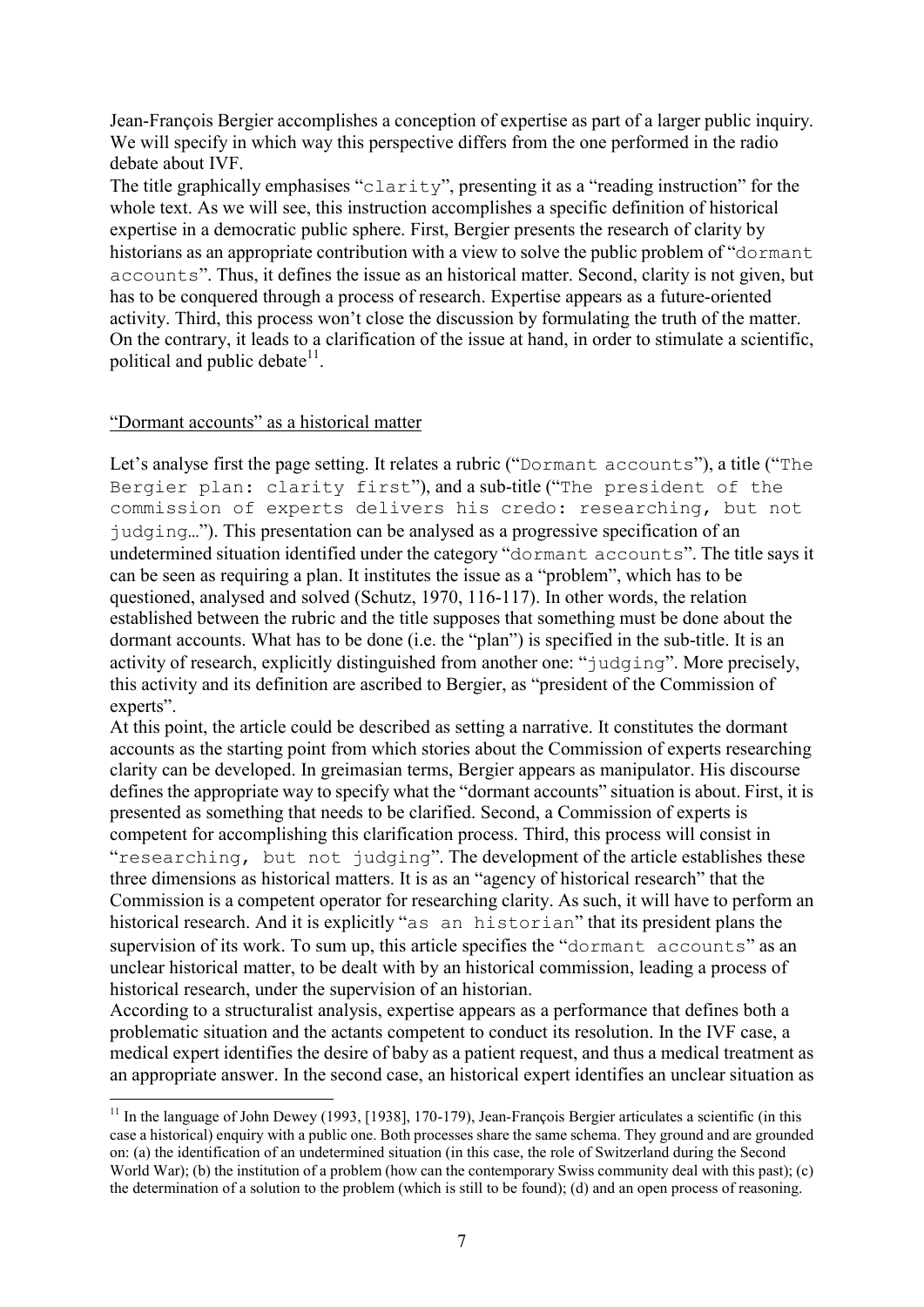an historical problem, which can be clarified through an historical research. In both cases, this tautological reasoning grounds the autonomy of expertise.

From such a structural point of view, the discourses of both experts are similar. As we will see, this similarity vanishes as one accounts for expertise as a practical accomplishment. The latter is not only setting a "narrative", which could be reduced to actancial structures (as manipulators, operators, etc.). It also constitutes a "problematic situation" as a "plot" (Ricoeur,  $1983$ <sup>12</sup>. As such, the "dormant accounts issue" appears as both a configuration (a figure – ground relation) and a temporal order<sup>13</sup>. Its "emplotment" (*mise en intrigue*) institutes the relations between the identification of a problem, the agents competent to deal with it, and the temporal development of a course of action. What appeared as tautological in a structural perspective can be described as the application of a "consistency rule" (Sacks, 1974) at a topical level. In both cases, the development of a topic determines the adequacy of categories of experts legitimate to intervene in the media. It can be described as a practical resource for the accomplishment of journalistic work. From the beginning, the broadcast and the newspaper article institute the reflexive links between a topic and its experts' categories. In so doing, they constitute "IVF" and "dormant accounts" as medical and historical matters. They thus refer to courses of public action, the stability (and the recognisability) of which is achieved through the consistent recourse to topically bound categories. As opposed to a structural analysis, this perspective focuses on the temporality of practices (Ricoeur, 1985, 15-162). It will make accountable the differences between a technical and a pluralistic conception of expertise. These, in turn, will appear as constitutive of specific public spheres.

### Expertise as a future-oriented process

A first temporal figure of expertise is expressed inside the program of action itself. As we have seen, the title thematically specifies the "dormant accounts" as an historical matter. But it also constitutes it as a problematic situation to be developed, questioned and specified in and through a process of scientific and public enquiry. It projects a research leading to its anticipated unraveling: the future establishment of "clarity". Thus, clarity as the object of the research is still to be discovered or conquered. Its content is not determined in advance. From this temporal point of view, expertise appears as a future oriented research aiming to clarify a situation. This could be glossed as a procedural conception of expertise. The latter is then a heuristic process: it can only be determined by the practical engagement of experts, the conclusion of which will emerge during its development. This conception of expertise differs from the one accomplished in the radio debate. In the IVF case it mainly consists in the technical applying of past discoveries in order to solve a clearly identified problem. Thus, the outcome of the experts' intervention is entirely predetermined. Its completion is reached with the answer to the "patients-couples"' request, that is to say with the successful production of a baby $14$ .

<sup>&</sup>lt;sup>12</sup> "[A] situation is not any temporal unity. It can be said to have a plot structure. Indeed a situation emerges when something ravels (se noue); its unforeseeable development corresponds to the unfolding of peripeteia, of contingencies and initiatives, which lead to its unravelling (*dénouement*). The whole constituted by theses peripeteia, contingencies and initiatives forms a configuration: they are integrated into a totality where they find a unity, an identity and a sense [i.e. a meaning *and* an orientation]" (Quéré, 1996, 182).<br><sup>13</sup> These temporal and configurational properties of enquiries are pointed by Lynch et al. (1983).<br><sup>14</sup> Following John Dewey, we co

such, it does not initiate an open-ended process of enquiry. It is not constituted as a plot, and thus can be seen as closed from its beginning. "When a suggested meaning is immediately accepted, the enquiry stops" (Dewey, 1993 [1938], 176).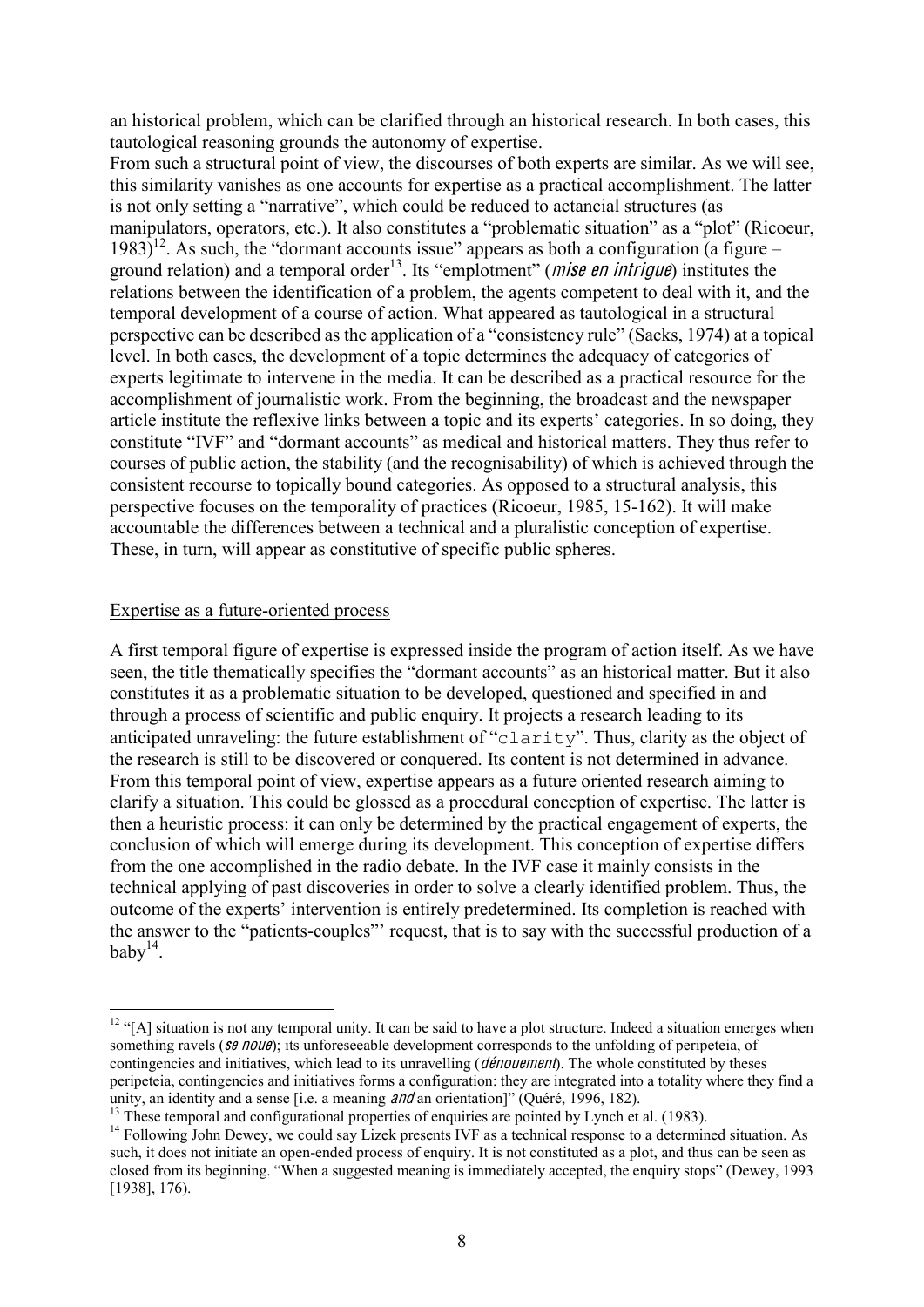At this point, we have seen that in both conceptions, expertise is presented as a topically bound activity. But their temporal textures are radically different. In the IVF case, the radio debate offers a position from which the expert delimits his autonomy. He delegates the initiation of his intervention to the external request, but determines its end on his own, as the success of a medical treatment. On the contrary, the newspaper article establishes a topical bound between Switzerland's past and the historical commission. It thus constitutes an enunciative position from which its president grounds the adequacy of his work, by defining the situation that requires his intervention. But he leaves its end undetermined, or more precisely to be determined in and through the accomplishment of an enquiry.

Lets now turn to the consequences of these distinct temporal textures of expertise for its inscription in a public debate.

### Expertise as an open-ended process

In the article, the key word "clarity" is not only the central resource to identify the historical character of the problem at hand and of the agents legitimated to elucidate it. It is explicitly opposed to the close notion of "truth": "[The commission] will devote itself to researching clarity. As an historian, he doesn't like much the word "truth"". This distinction delimits the experts' work. As they can research clarity, but not truth, experts "cannot issue recommendations". They will regularly present interim reports and conclude their work with the publication of "a generally understandable synthesis". Thus, the work of the ICE is presented as an historical research articulated to a public enquiry, being both considered not only as future oriented activities, but also as open-ended processes. The matter of "dormant account" is a situation that needs to be clarified through a research process that requires the scientific intervention of historical experts. But as they do not claim to define the truth, their results won't be the last word about the history of the role of Switzerland during the Second World War. The outcome of the expertise, in this case "clarity", is thus conceived as a first step in a wider plan ("clarity first"). This conception projects further debates about this topic. In this perspective, the conclusions of the commission should be "generally understandable". Through that recipient-design feature, they can be conceived as a contribution to the information of citizens, enabling them to take a part in the reassessment of the role of Switzerland during the War. This description contributes to the definition of "dormant accounts" as a question of public (and not only scientific) interest.

In consequence, the conclusions of the commission are not conceived as the closing version of the "dormant accounts" question. They only contribute to its clarification, in order to orient a wider public debate, which should draw the practical inferences of this situation, and thus define a program of action in order to solve its problematic character. The work of experts appears as part of a political and public process of elucidation of the past, constitutive of what Jürgen Habermas (1962) analysed as a liberal public sphere<sup>15</sup>.

This conception of expertise is quite different from the one accomplished in the radio debate we analysed before. There, the completion of the intervention is assessed on expert grounds. Therefore, the expertise doesn't open a public discussion, but closes it before it could even start.

<sup>&</sup>lt;sup>15</sup> According to Habermas' normative and procedural conception of public spheres, their political dimension relies on free discussions, characterised by the critical use of reason. To some extent, this conception is compatible with the one defended by John Dewey (1993 [1938], 176-177). In his theory, the emergence of "public problems" initiates a public enquiry, involving an open-ended process of "reasoning". It grounds a conception of public spheres as experiences. In other words, the "public experience" can be defined as "an anonymous and continuous process, which dynamically organises actions and conducts adjusted to situations [...]" (Quéré, 2001).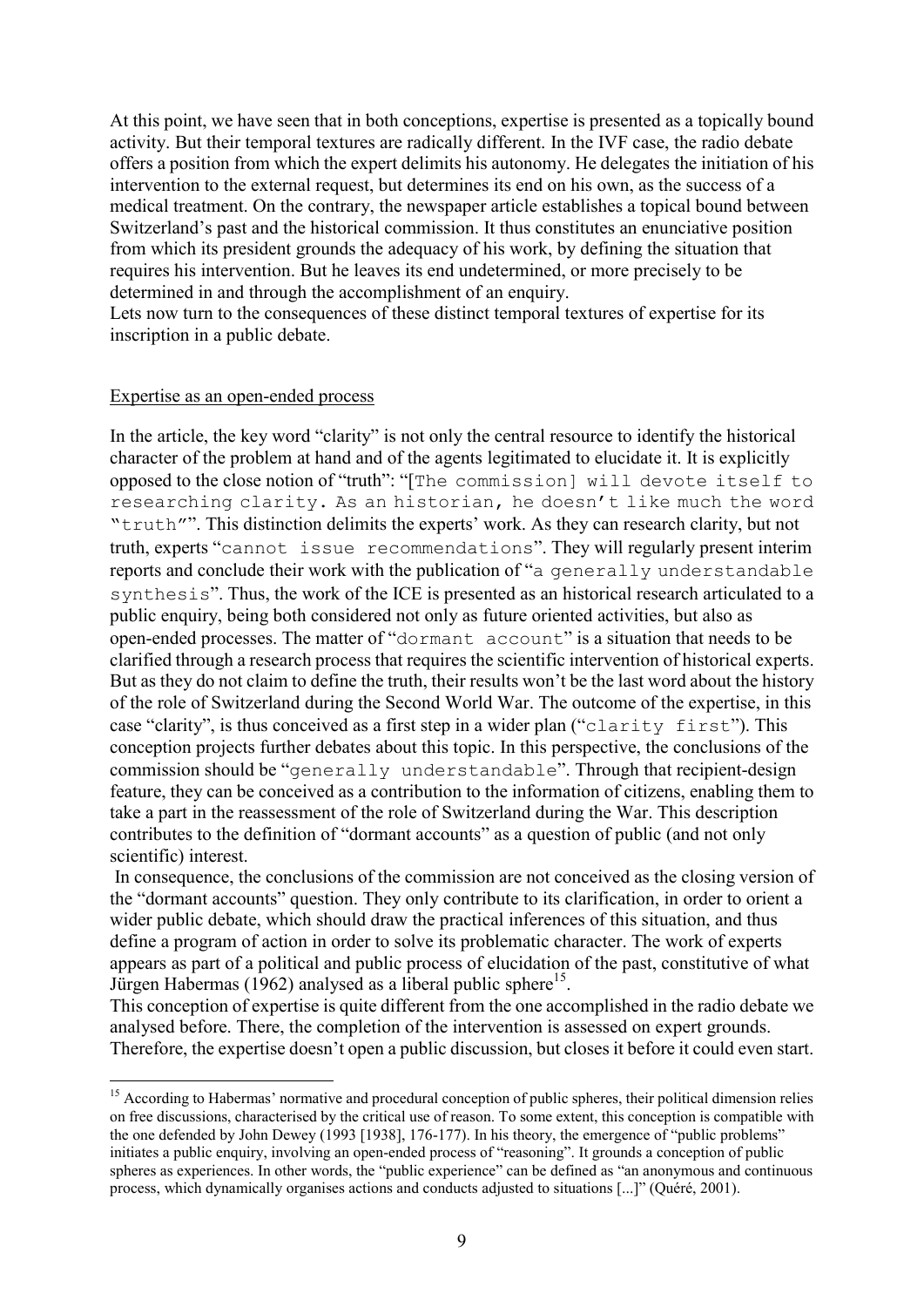Then, medical production of human life appears as a black box inside the public discussion. The autonomy of medical expertise is then accomplished by making itself immune to any democratic sanction. On the contrary, the Independent Commission of Experts autonomously defines the procedures of its work. And its results should not only be publicly discussed, but should implicate as many citizens as possible in the reassessment of Switzerland's past. In both cases, the media discourse institutes a public topic as its main resource. It is legitimated as part of a discussion about a public topic, which provides the categories it concerns. In this sense, the "public" and the "experts" enunciatively implicated by theses discourses are "topically bound". In turn, these positions can be analysed as resources from which the topic and its categories can be respecified. In the broadcast, Lizek recognises the political public of the initiative about IVF. But his discourse can be seen as a way of contesting his competence and his legitimacy to assess IVF. He presents the latter as a plain technical matter, concerning couples and doctors. As such, it appears as a private matter that can be staged for the audience of media. But it is not a political matter in which the citizen could intervene. The newspaper article presents the "dormant accounts" as an unquestionably public matter. It institutes the position of historical experts and the results of their work as publicly interesting. In this frame, Bergier is shown accomplishing historical research as a future-oriented and open-ended process, that can (and should) be publicly discussed.

So far, the development of a topic appears as a main resource for media discourse. It establishes sequences of actions that can be analysed as predicates through which the media make the experts and their publics accountable.

### Conclusion

In this paper, we attempted to describe the discursive logic of expert interventions in public debates. These interventions establish the systematic relations between the identification of a problem, the experts that are legitimated to deal with it, and the properties of the course of public action designed to treat the problem.

In the radio debate about IVF, the expert ascribes the definition of the problem to couples categorised as patients. The course of action is therefore intelligible with the pair patient-doctor. This categorisation device institutes a kind of adjacency pair: patient request-medical treatment. The doctor is not only legitimated to but also morally bound to provide the second pair part. That categorisation circumscribes a sequence of actions that is opened by the request and closed by the successful application of the technique. That sequence of action appears as being autonomous in that it defines a descriptive as well as normative scope.

In the newspaper article about the planning of ICE's work, the identification of the three components (problem-experts-political action) is made in a different way. The role of Switzerland during the Second World War is presented as an open-ended phenomenon, which is to be clarified in and through an open-ended enquiry. This epistemological conception of history involves a moral dimension of scientific but also of public concern. This open-endedness ascribes a specific role to the commission of experts. As historians, they are legitimated to conduct a research about past events. But their findings will not be the last word in the debate. On the contrary, they are only a contribution to a social work of elucidation. They call upon subsequent interventions to draw their practical inferences in terms of public action. What can be termed an "autonomous field", according to Bourdieu (e.g. 1980, 113-120), or the "ownership of a problem", according to Gusfield (1981), can then be observed as local and practical accomplishments. In the IVF case, the discursive intervention institutes the reflexive relation between the medical description of the problem and its medical treatment. This kind of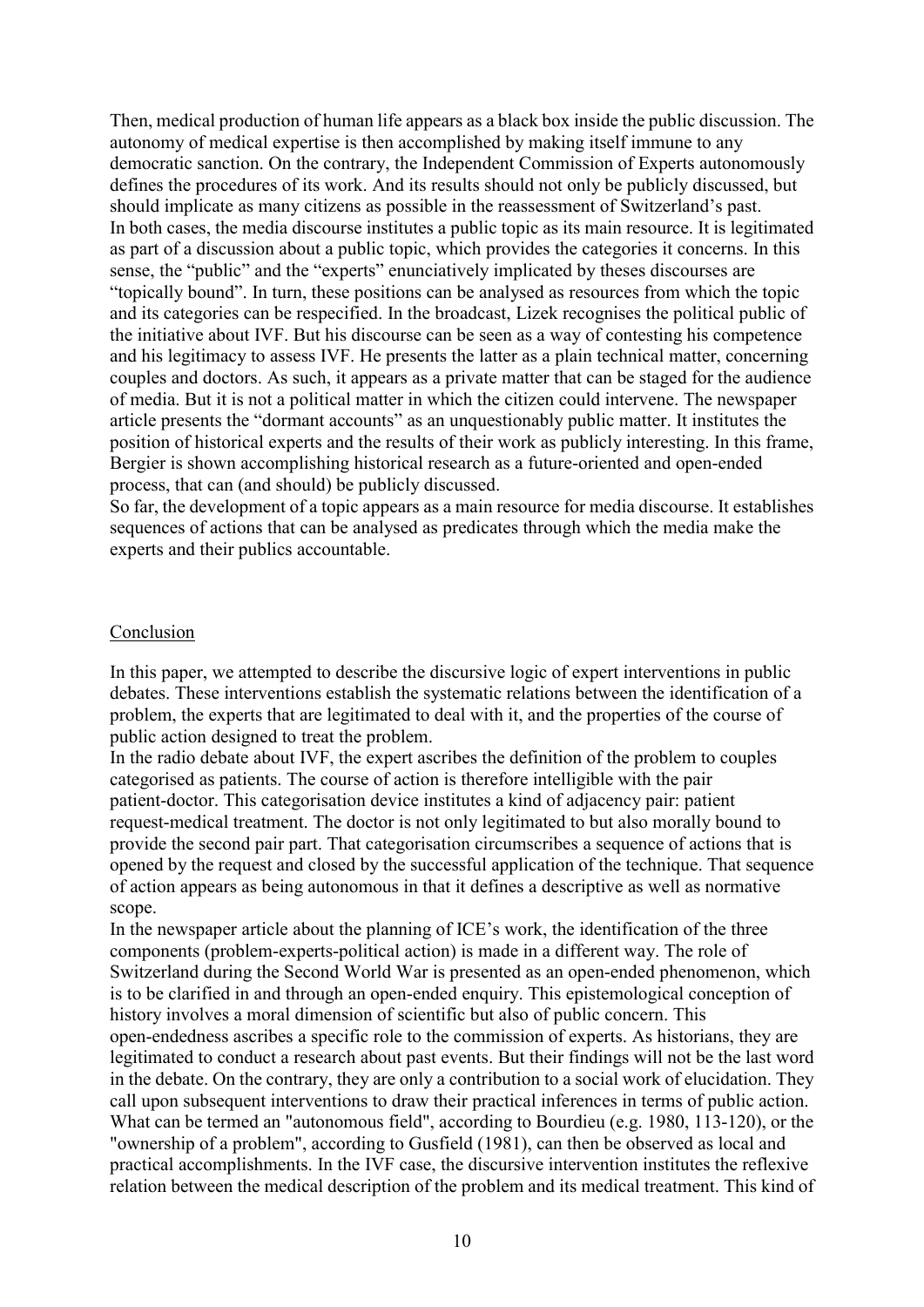tautology can be analysed as ordered means to discursively perform the autonomy of a field. That form of closing rejects any claim to ownership from categories other than patient and doctor.

In the "dormant accounts" case, the article proposes a conception of history as both an open-ended and public process. In consequence, the historical experts can be said to be owners of the procedures of expertise, but not of its conclusions. The epistemological stand simultaneously closes and opens the historical field. The beginning of expertise opens a kind of parenthesis that grants the autonomous conduct of a historical research. But, as we have seen, this closing is considered as the beginning of an open-ended heuristic process. The accomplishment of this temporal texture can be analysed as contributing to the accountability of history as an interpretative process. It is thus submitted to a pluralistic and polarised public debate.

These differences could be accounted for by a prescriptive epistemology. The different construal of expertise would be related to distinct logics of knowledge production. History as a human science would only produce interpretative results, whereas medicine is grounded on the hard facts of the natural sciences.

We do not intend to enter the discussion of that "big divide". On the one hand, we tried to show that such controversial conceptions are accomplished by experts public interventions. On the other hand, we tried to analyse their temporal structure as consequential for the conduct of public debates. Expertise appears as an ordered means either to achieve the closing of a debate, or to manage its open-endedness. Expertise constitutes then a perspicuous case of diverse accomplishments of democratic public spheres. In some cases, these appear as a sequence of closed stories, which are produced through restrictions of actors. In others, they can be described as an open-ended (and expertly informed) discussion on what is discussed and whom it can be discussed with.

# References

- Barthélémy Michel (1992), "Evénement et espace public : l'affaire Carpentras ", Quaderni, n°18, automne 1992, 125-140
- (1996), " L'événement dans le texte : quand le SIDA devient un scandale public ", Langag<sup>e</sup> <sup>e</sup><sup>t</sup> Société, n°78, décembre 1996, 5-54
- Barthélémy Michel et Louis Quéré (1991), La mesure des événements publics : Structure des événements <sup>e</sup><sup>t</sup> formation d<sup>e</sup> la <sup>c</sup>onscience politique, Rapport de recherche (inédit), Paris, EHESS
- Bourdieu Pierre (1980), " Quelques propriétés des champs ", in *Questions de sociologie*, Paris, Minuit, 113-120
- Cefaï Daniel (1996), " La construction des problèmes publics. Définitions de situations dans les arènes publiques ", Réseaux n°75, 43-66
- Cefaï Daniel (2001), " Qu'est-ce qu'une arène publique? Quelques pistes pour une approche pragmatiste ", in Cefaï Daniel, Joseph Isaac (dir.), Cultures civiques et démocraties urbaine<sup>s</sup>, La Tour d'Aigues, Editions de l'Aube

Descombes Vincent (1996), Le<sup>s</sup> institution<sup>s</sup> du <sup>s</sup>en<sup>s</sup>, Paris, Minuit

- Dewey John (2003 [1927]), *Le public et ses problèmes*, Pau, Presses de l'Université de Pau / Farrago / Editions Leo Scheer
- (1993), *Logique. La théorie de l'enquête*, Paris, PUF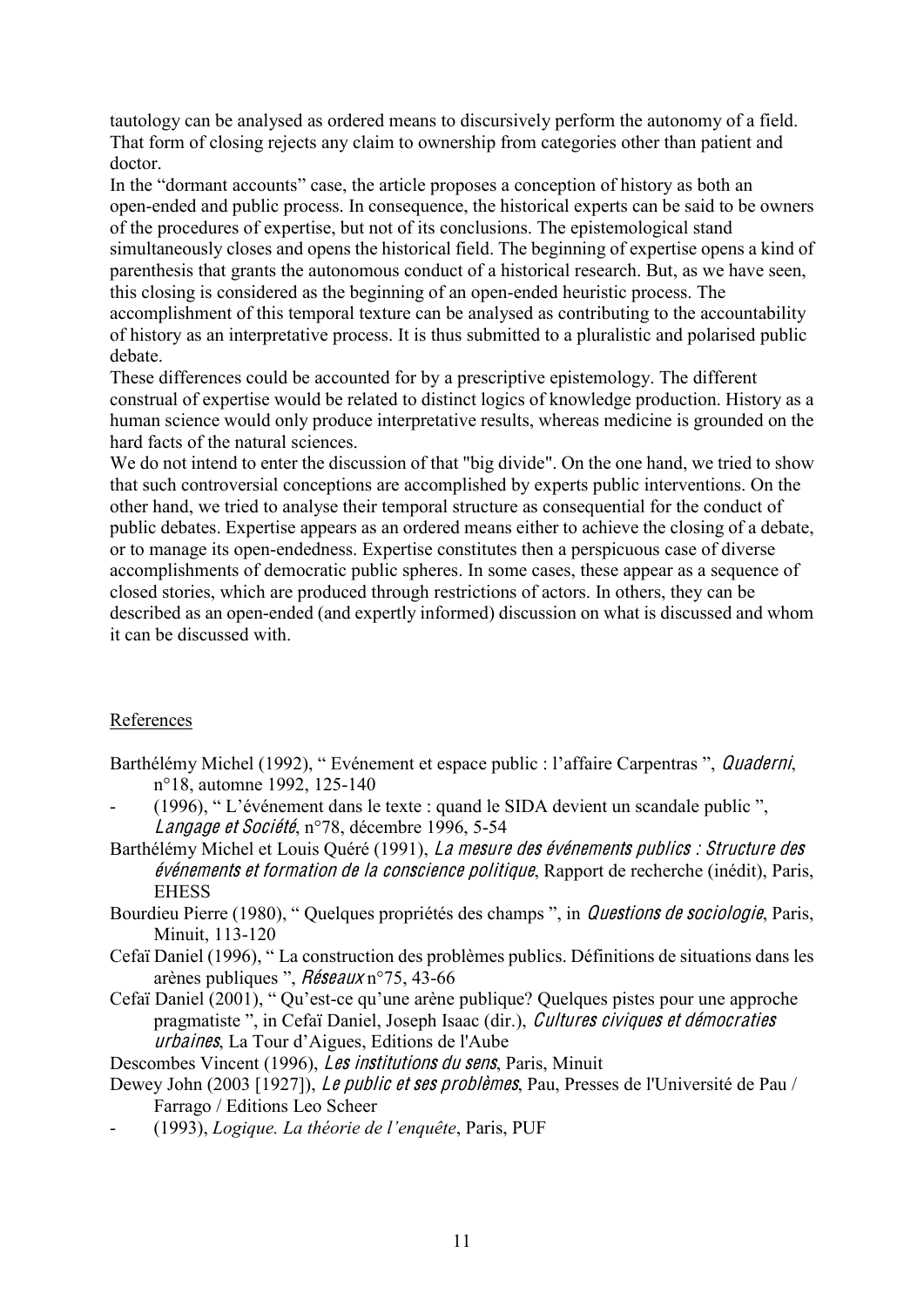Eglin Peter and Hester Stephen (1999), "Moral Order and the Montreal Massacre: A Story of Membership Categorisation Analysis", in Paul Jalbert (ed.), *Media Studies:* Ethnomethodological Approache<sup>s</sup>, Lanham, University Press of America.

- Greimas Alagirdas J. (1976), "Les acquis et les projets", in Joseph Courtés, Introduction à la sémiotique narrative et discursive, Paris, Hachette Université, pp. 5-25
- Gusfield Joseph R. ([1963] 1981), Drinking-Driving and <sup>t</sup>h<sup>e</sup> Symboli<sup>c</sup> Orde<sup>r</sup> : <sup>t</sup>h<sup>e</sup> Cultur<sup>e</sup> <sup>o</sup>f Public Problems, Chicago, University of Chicago Press
- Habermas Jürgen (1962), Strukturwandel de<sup>r</sup> Oeffentlichkeit, Hermann Luchterhand Verlag
- Latour Bruno (1989), *La science en action*, Paris, La Découverte
- Lynch Michael (1983), " Temporal Order in Laboratory Work ", in Knorr-Cetina Karin, Mulkay Michael (ed.), Science Observed. Perspective<sup>s</sup> in <sup>t</sup>h<sup>e</sup> Social Study <sup>o</sup>f Science, London, Sage

Quéré Louis (1996), " La situation toujours négligée ", in Réseaux 85, 163-192

- $(2002)$ , « La structure de l'expérience publique d'un point de vue pragmatiste », *in* D. Cefaï et I. Joseph, L'héritag<sup>e</sup> du pragmatisme. Conflits d'urbanité <sup>e</sup><sup>t</sup> épreuve<sup>s</sup> d<sup>e</sup> <sup>c</sup>ivism<sup>e</sup>, La Tour d'Aigue, Aube, pp. 131-160
- Ricoeur Paul (1983) *Temps et récit, 1. L'intrigue et le récit historique*, Paris, Seuil Points/Essais
- (1985), Temps et récit, 3. Le temps raconté, Paris, Seuil Points/Essais
- Sacks Harvey (1974), "On the Analysability of Stories by Children", in Roy Turner, Ethnomethodology: Selected Readings, Harmondsworth, Penguin
- Schutz Alfred (1970), " Some Structures of the Life-World ", in Collected Pap<sup>e</sup>r<sup>s</sup> III, The Hague, M. Nijhoff
- Widmer Jean (2001a), " Catégorisation, tour de parole et sociologie ", in de Fornel Michel, Ogien Albert, Louis Quéré (dir.), *L'ethnométhodologie, une sociologie radicale*, Paris, La Découverte
- (2001b), " Interactions as Ordinary Actions ", Paper presented at the IIEMCA Conference, Manchester, July 2001